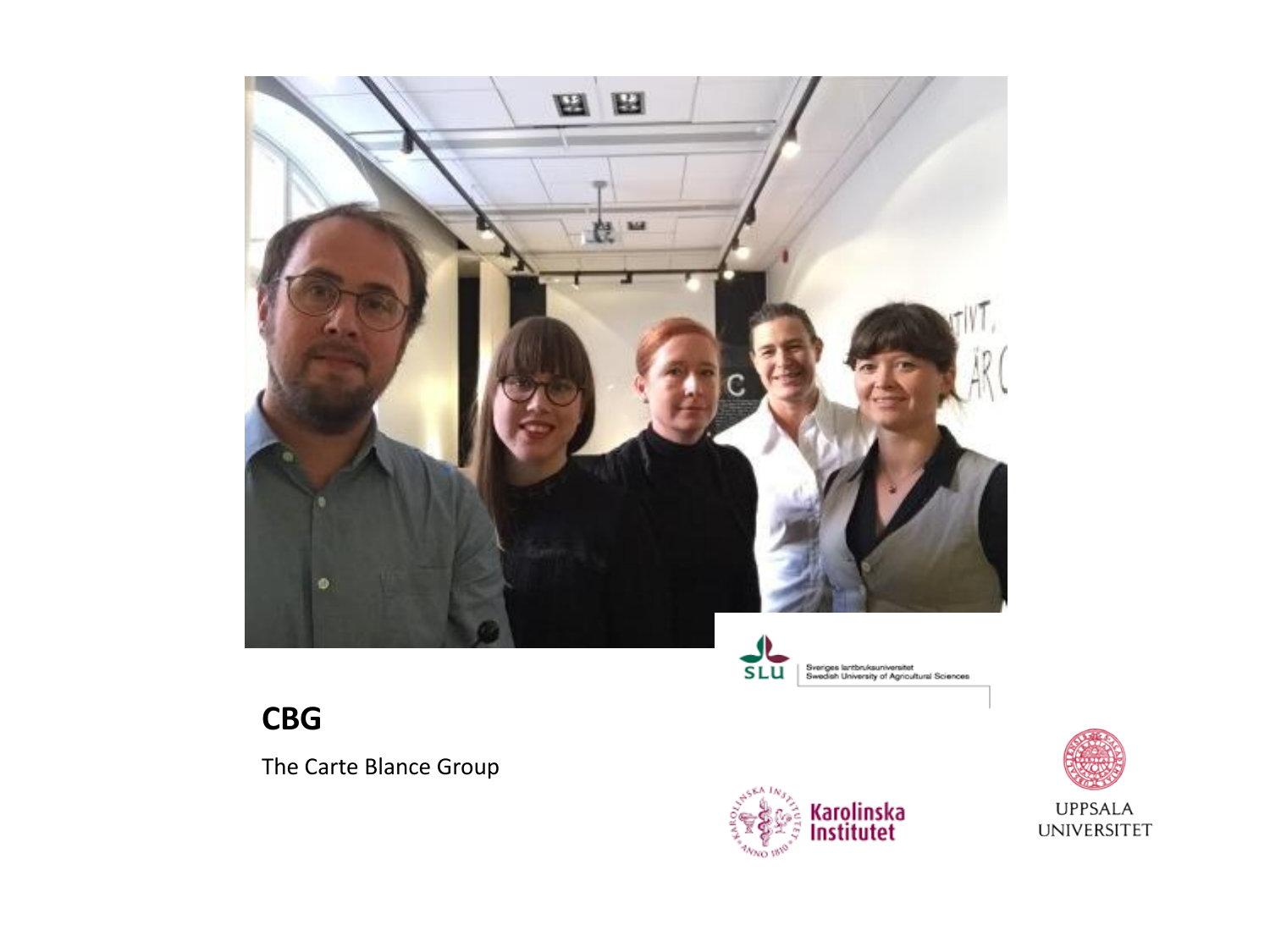# CBG Mission and Objectives

• Move boundaries of the library's activities

• Through concept, content and /or work inspire and help with perspective and knowledge contributing to business development

• Increase interest and understanding of strategic issues within the organization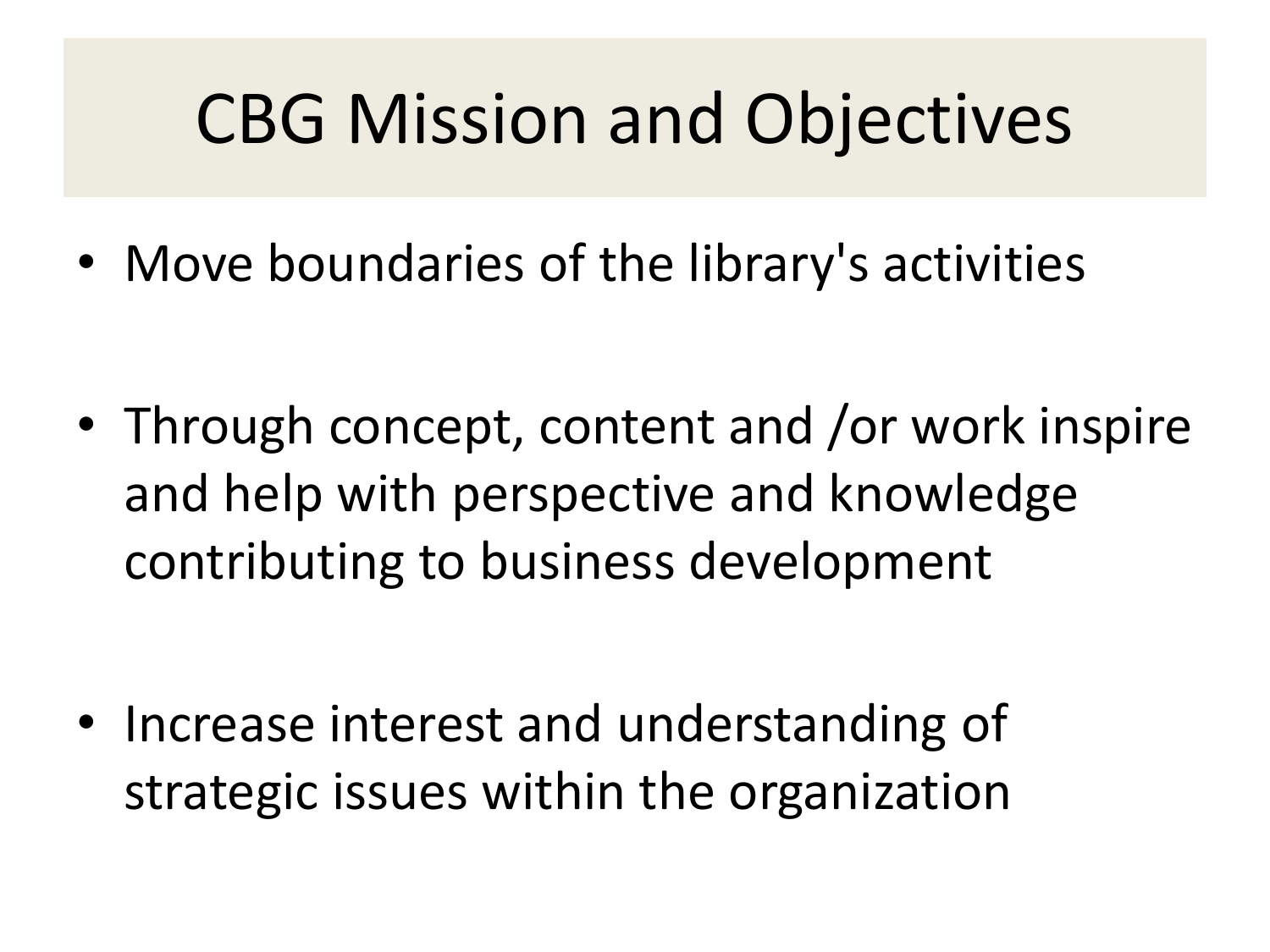

#### **Wicked Challenges**

- Embracing the need for radical change
- Maintaining ongoing integration, interoperability and collaborative projects

# **NMC Horizon Report**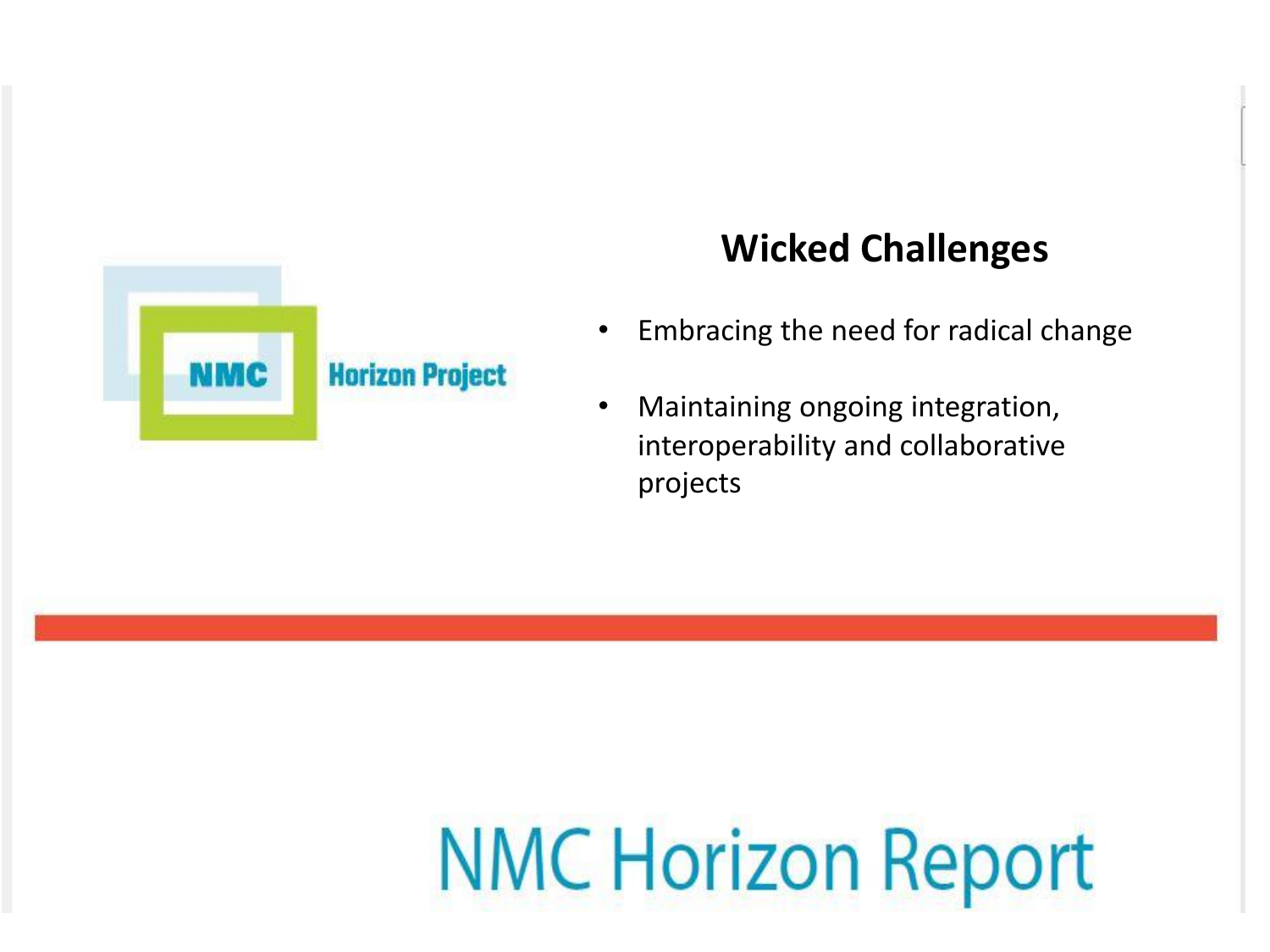# Mobility Manifesto

#### **1.We value playful experimentation rather than to lean on routines.**

2.We value changing tasks rather than to become and be an expert

3.We value courage and risk-taking rather than caution and preparation

4.We value a self-organizing approach rather than fixed hierarchies.

#### **5.We value the many perspectives rather than effective uniformity.**

6.We value the shifting context, rather than to work in our usual groupings.

7.We value that people change jobs rather than to work until they receive an award for long and meritorious work.

8.We value cultural stimulation rather than strict business focus.

9.We value an empty calendar rather than synchronized planning of meeting times.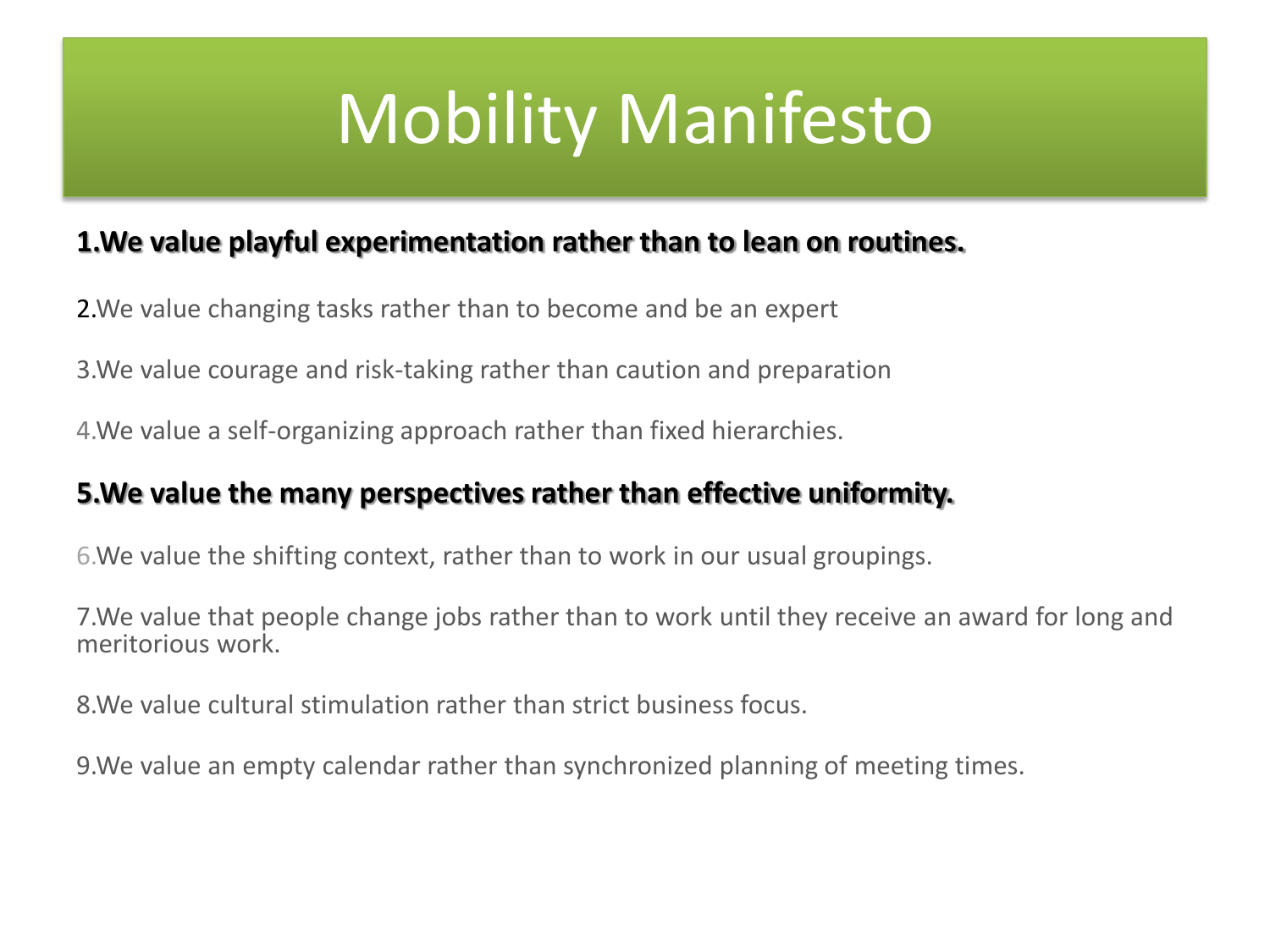#### **WE MET...** a young man living in an apartment in Southern California

#### WE WERE AMAZED TO REALIZE... he and other millennials do care about their clothes, and that means NOT cleaning them

### IT WOULD BE GAME-CHANGING TO ... promote and enhance anti-clean clothes care

(www.ideo.com)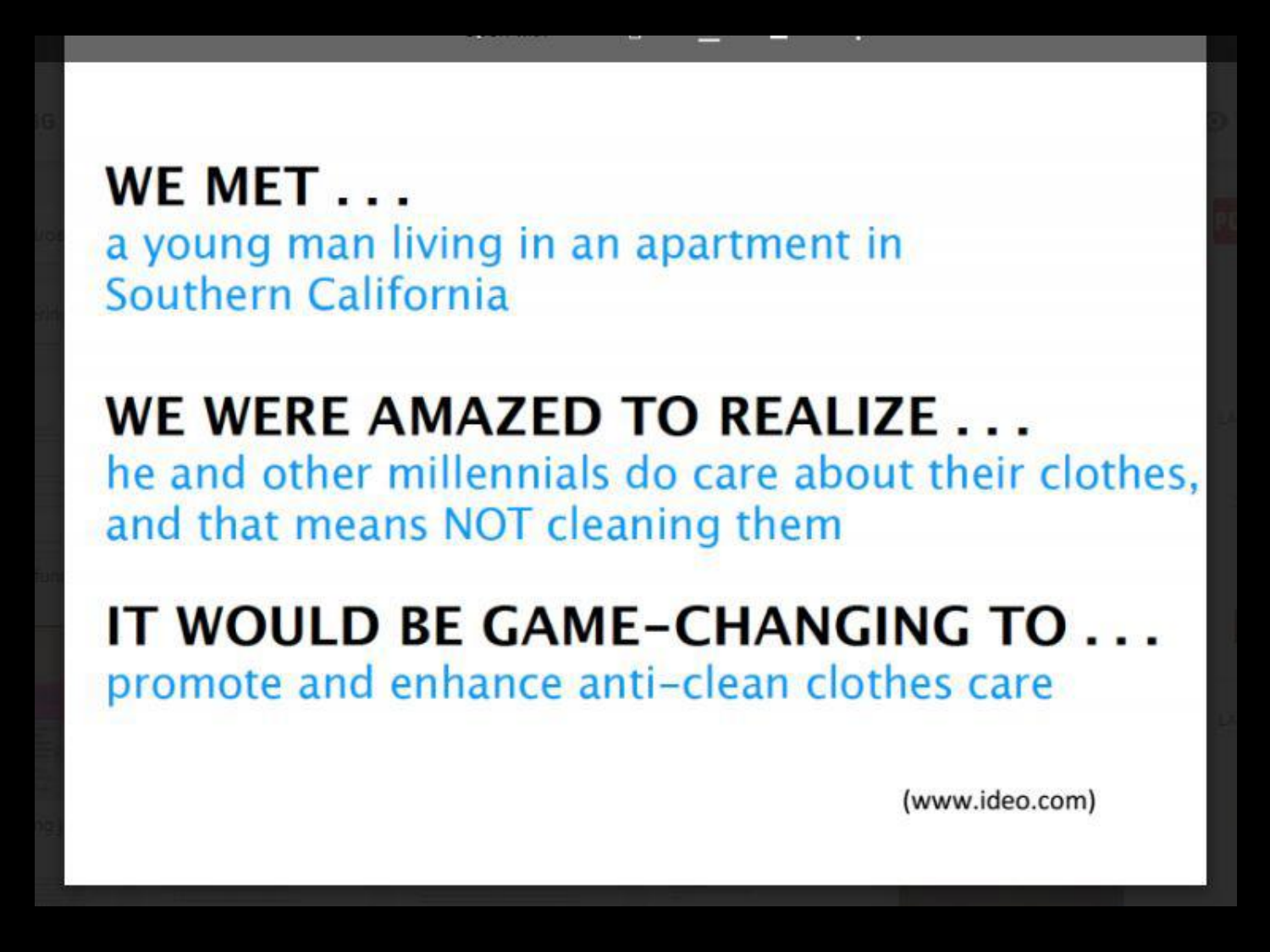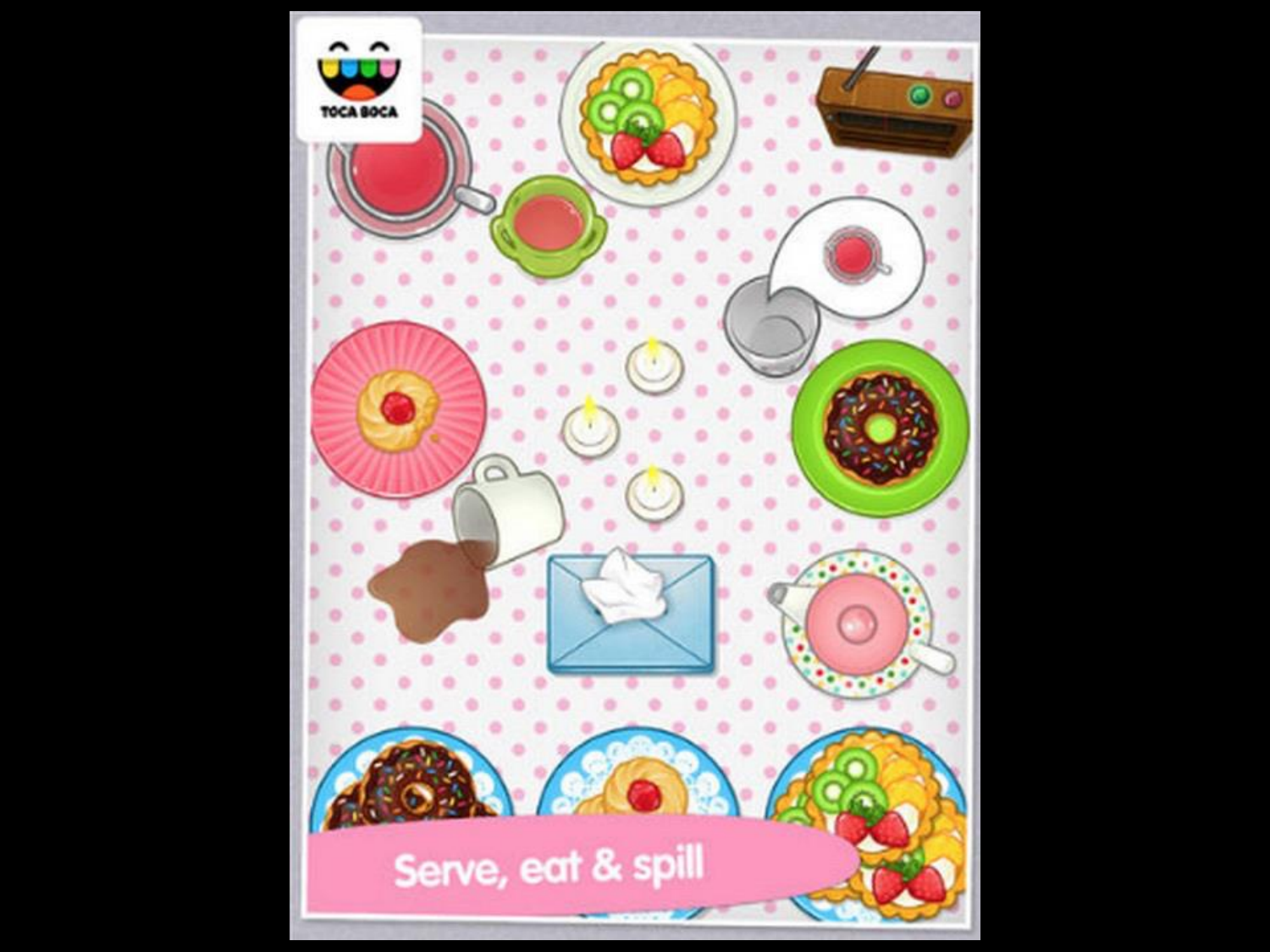### **WE MET:** Rebecca Crusoe and Fredrik Telenius at Toca Boca.

## **WE WERE AMAZED TO REALIZE**: how unaware

### of playfulness they are at Toca Boca. (Or perhaps it is fully integrated.)

### **IT WOULD BE GAME-CHANGING TO:** bring in children as co-creators in some phase of the academic library development.